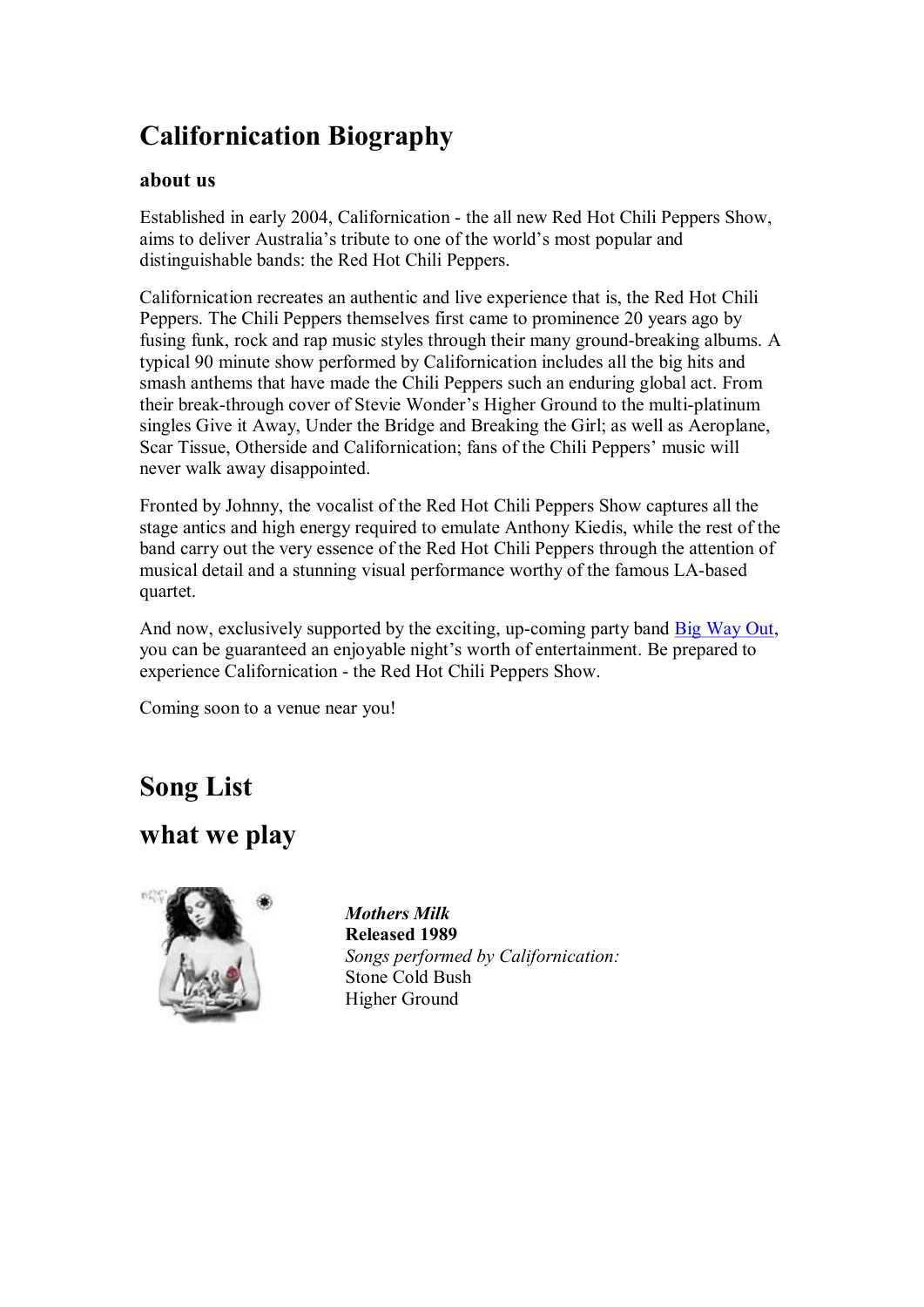







### *Blood Sugar Sex Magic* **Released 1991**

*Songs performed by Californication:* Breaking the Girl Suck my Kiss I Could Have Lied Under the Bridge Give it Away The Greeting Song Sir Psycho Sexy

*One Hot Minute* **Released 1995** *Songs performed by Californication:* Aeroplane My Friends Pea Coffee Shop Warped

### *Californication*

**Released 1999** *Songs performed by Californication:* Scar Tissue Californication Easily Otherside Get on Top Road Tripping Parallel Universe Around the World

**Released 2002** *Songs performed by Californication:* By the Way Dosed Zephyr Song Can't Stop Venice Queen Universally Speaking Don't Forget Me

# *By The Way*